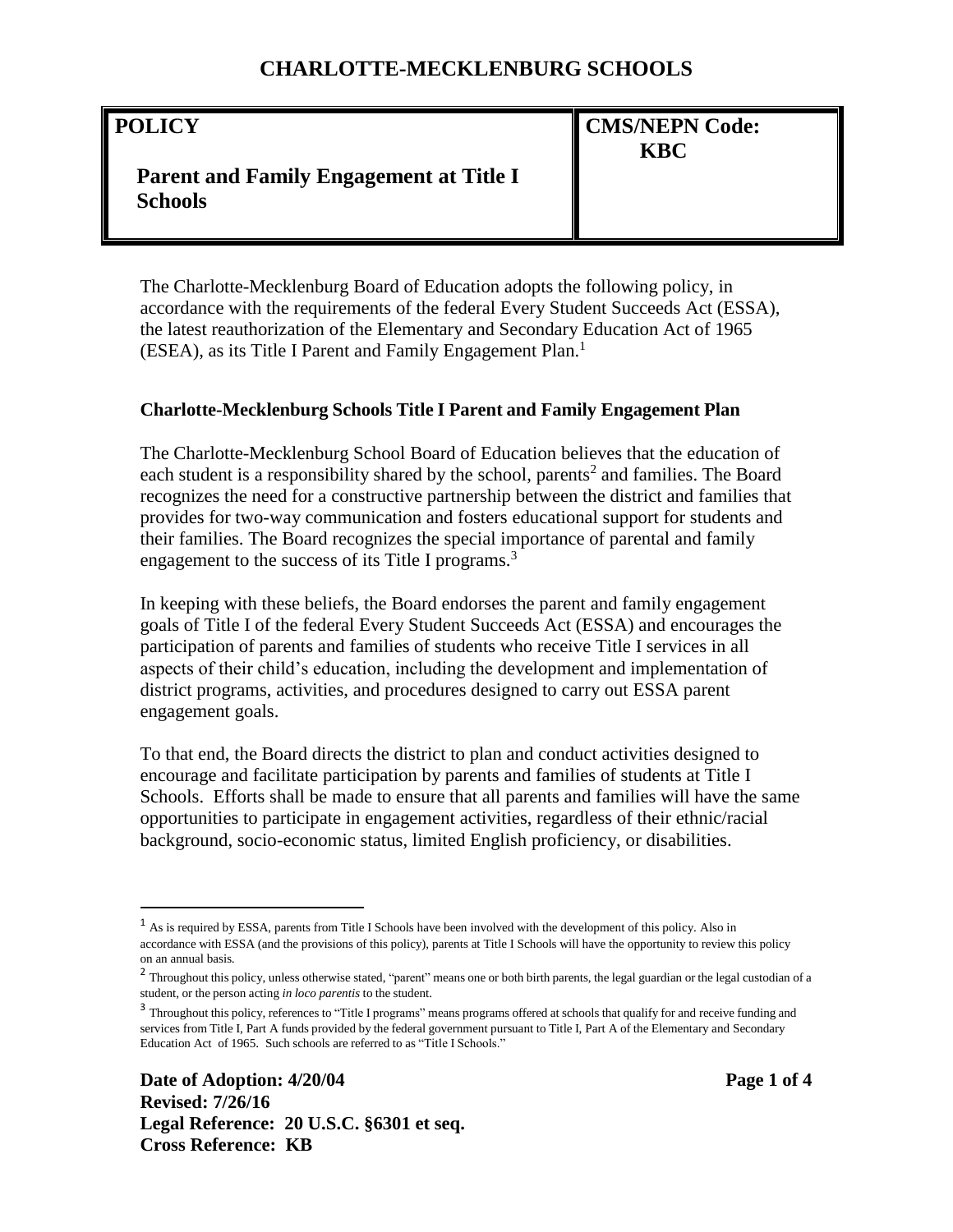#### **POLICY**

**CMS/NEPN Code: KBC**

# **Parent and Family Engagement at Title I Schools**

Therefore, at Title I Schools and in accordance with ESSA requirements, Charlotte-Mecklenburg Schools will:

- A. Engage parents and families of students who receive Title I services in the development of the Title I Plan<sup>4</sup> (hereinafter referred to as the "Plan") through the PTA/School Leadership Team and provide the parents with opportunities to review the Plan. This Plan may be a component of the School Improvement Plan, which is also jointly developed by stakeholders, including parents and the school staff. After joint development, if the Plan is still not satisfactory to parents and families of children participating in Title I programs, the district will submit any parental comments to the North Carolina State Department of Public Instruction along with its Plan.
- B. Assist schools in building capacity for parental engagement and increase academic achievement and school performance by providing coordination, technical assistance, and other support from departments, such as Community Partnerships and Family Engagement, the CMS Title I Department and the Learning and Teaching Department, or other designated department.
- C. Work with all school personnel to promote an understanding of the value of home/school partnerships and how to build effective partnerships with parents and families.
- D. Build parent and family capacity for engagement and leadership by providing materials, activities, and training to parents and families to help them effectively support their children's education at home and at school.
- E. Help parents and families understand state and local academic curriculum and requirements, student achievement standards and expectations through a variety of means including school and community-based meetings, posting information on district and school websites and sending information to parents.

 $\overline{\phantom{a}}$ 

 $^4$  Throughout this policy, "Title I Plan" refers to the provisions of this policy, which constitutes the district's Title I Parent and Family Engagement Plan.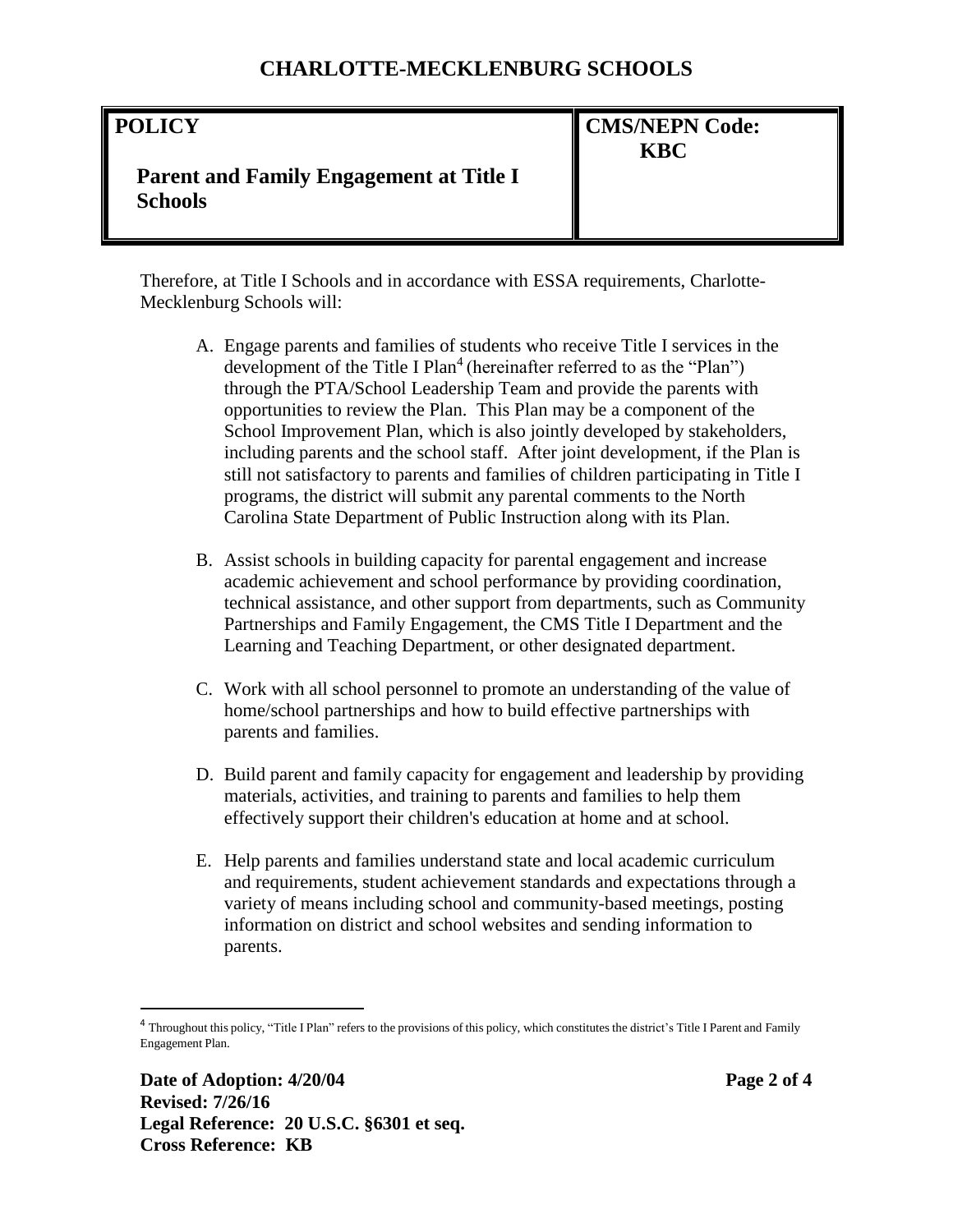#### **POLICY**

# **CMS/NEPN Code: KBC**

## **Parent and Family Engagement at Title I Schools**

- F. As is feasible and appropriate, coordinate and integrate parental engagement programs and activities with other programs of the district, including but not limited to preschool programs.
- G. Ensure that all communication to parents and families is in an easy-tounderstand format and, to the extent feasible, is provided in all of the major languages represented in the community.
- H. Provide support based on reasonable parent and family requests.
- I. Conduct an annual Plan Evaluation Meeting, preferably in the spring, with parents, family members, staff, and administrators at each Title I School. In this meeting the overall Parent and Family Engagement Plan should be discussed, including but not limited to the following issues:
	- 1. the implementation of the Parent and Family Engagement Plan;
	- 2. effectiveness of the school's and district's parental and family engagement practices and policies; and
	- 3. how the Title I monies are used for parental and family engagement.

Suggestions shall be invited and any feedback shall be forwarded to the Executive Director of the Title I Department.

- J. Direct that each Title I school develop jointly with parents a Parent and Family/School Compact which shall:
	- 1. describe the school's responsibility to provide high quality curriculum and instruction in a supportive environment;
	- 2. describe ways in which parents and family members will be responsible for supporting their children's learning such as monitoring attendance, homework completion, television watching, volunteering in their child's school, positive use of extracurricular time and supporting positive behavior and character traits that improve student success;
	- 3. address the importance of ongoing communication between teachers and